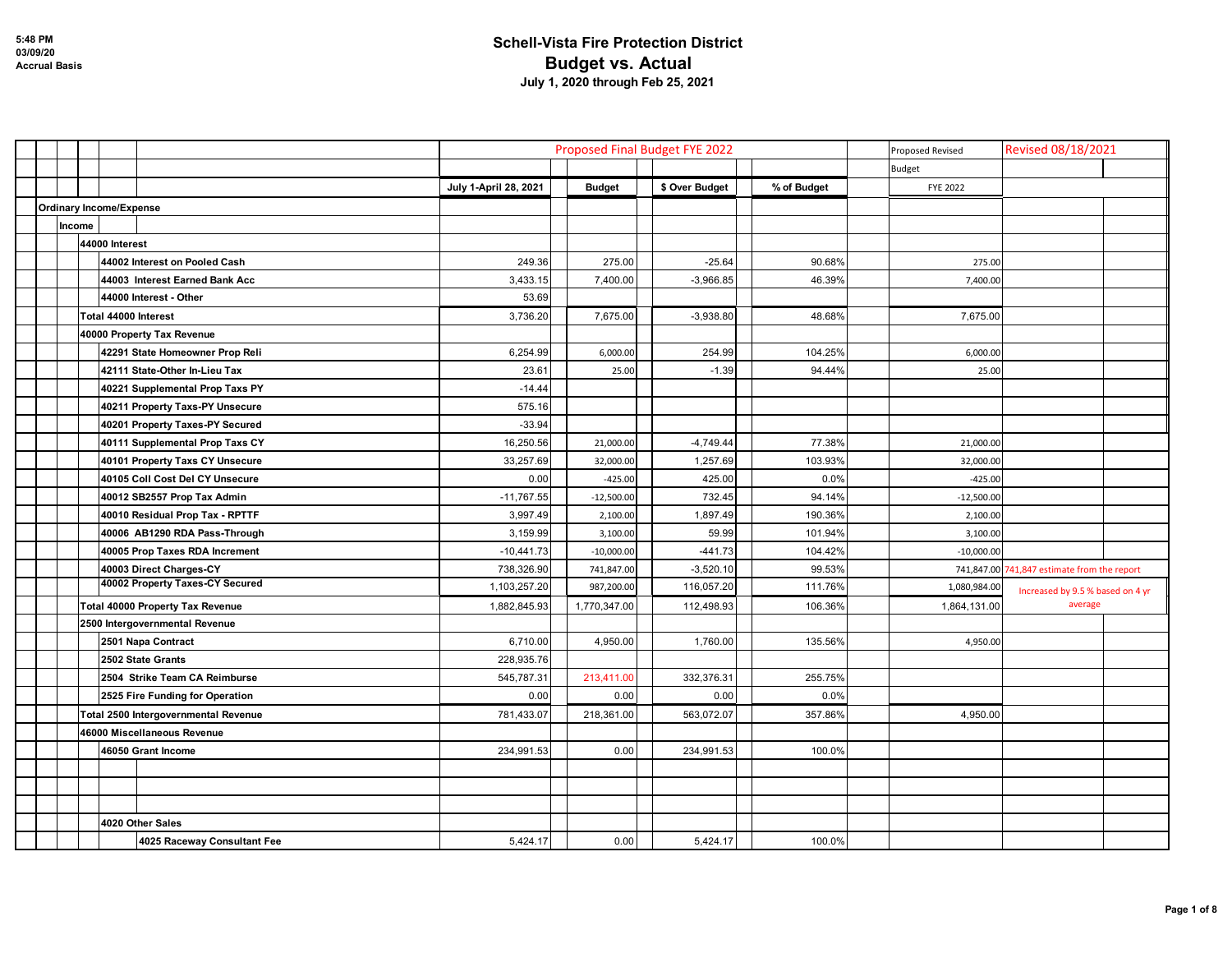|                     |                                     |                       |               |                |             | Budget          |                             |
|---------------------|-------------------------------------|-----------------------|---------------|----------------|-------------|-----------------|-----------------------------|
|                     |                                     | July 1-April 28, 2021 | <b>Budget</b> | \$ Over Budget | % of Budget | <b>FYE 2022</b> |                             |
|                     | 4023 Misc Other Sales               | 7,564.27              | 0.00          | 7,564.27       | 100.0%      |                 |                             |
|                     | Total 4020 Other Sales              | 12,988.44             | 0.00          | 12,988.44      | 100.0%      | 0.00            |                             |
|                     | 46000 Miscellaneous Revenue - Other | 0.00                  | 0.00          | 0.00           | 0.0%        |                 |                             |
|                     | Total 46000 Miscellaneous Revenue   | 247,979.97            |               |                |             |                 |                             |
|                     |                                     |                       |               |                |             |                 |                             |
|                     | 4106 Refunds & Rebates              | 671.47                | 0.00          | 671.47         | 100.0%      |                 |                             |
| <b>Total Income</b> |                                     | 2,916,666.64          | 1,996,383.00  | 920,283.64     | 146.1%      | 1,876,756.00    |                             |
|                     |                                     |                       |               |                |             |                 |                             |
|                     | <b>Cash in Accounts FYE 2020</b>    | 2,836,939.18          | 2,019,270.49  |                |             | 3,675,113.72    |                             |
|                     |                                     |                       |               |                |             |                 |                             |
|                     | <b>Total Funds Available</b>        | 5,753,605.82          | 2,930,070.49  |                |             | 5,551,869.72    |                             |
|                     |                                     |                       |               |                |             |                 |                             |
| <b>Expense</b>      |                                     |                       |               |                |             |                 |                             |
|                     | 50000 Salaries & Employee Bene      |                       |               |                |             |                 |                             |
|                     | 51018 CalPERS Set Up Fee/Costs      | 350.00                |               |                |             |                 |                             |
|                     | 50045 Comp Absences (coverage)      | 0.00                  | 5,000.00      | $-5,000.00$    | 0.0%        | 5,000.00        |                             |
|                     | 50095 Volunteer Strike Team Pay     | 124,329.93            | 125,000.00    | $-670.07$      | 99.46%      | 0.00            |                             |
|                     | 50010 Career Pay                    | 482,102.84            | 502,767.25    | $-20,664.41$   | 95.89%      | 502,767.25      |                             |
|                     | 50020 Career OT                     | 182,936.90            | 180,000.00    | 2,936.90       | 101.63%     | 50,000.00       |                             |
|                     |                                     |                       |               |                |             |                 |                             |
|                     | 50030 Holday Pay                    | 22,938.09             | 24,862.12     | $-1,924.03$    | 92.26%      | 24,862.12       | Includes the addition of an |
|                     | 50040 Volunteer Stipend Pay         | 149,975.57            | 200,000.00    | $-50,024.43$   | 74.99%      | 200,000.00      | administrative BC           |
|                     | 50050 Fire Call & Drills            | 23,636.00             | 22,000.00     | 1,636.00       | 107.44%     | 22,000.00       |                             |
|                     | 50052 Educational Incentive         | 14,527.43             | 13,916.47     | 610.96         | 104.39%     | 13,916.47       |                             |
| 50054 FLSA          |                                     | 13,578.22             | 14,658.04     | $-1,079.82$    | 92.63%      | 14,658.04       |                             |
|                     | 50055 Special Project Manager       | 24,000.00             | 24,000.00     | 0.00           | 100.0%      | 24,000.00       |                             |
|                     | 50056 Administrative Staff          |                       |               |                |             | 26,000.00       |                             |
|                     | 50058 Longevity Pay                 | 4,940.56              | 4,954.55      | $-13.99$       | 99.72%      | 4,954.55        |                             |
|                     | 50060 CalPERS Retire Employer       | 73,790.63             | 77,911.24     | $-4,120.61$    | 94.71%      | 77,911.24       |                             |
|                     | 50070 Employee Health Insuranc      | 85,662.19             | 86,100.00     | $-437.81$      | 99.49%      | 86,100.00       |                             |
|                     | 50080 Vacation Buyout               | 3,143.56              | 18,000.00     | $-14,856.44$   | 17.46%      | 5,000.00        |                             |
|                     | 51000 Payroll Taxes Employer        | 40,925.88             | 49,000.00     | $-8,074.12$    | 83.52%      | 49,000.00       |                             |
|                     | 51010 Retirement Expense (UFP)      | 50,000.00             | 50,000.00     | 0.00           | 100.0%      | 100,000.00      |                             |
|                     | 51015 Dferred Comp Pln (401k) Costs | 1,995.93              | 1,500.00      | 495.93         | 133.06%     | 1,500.00        |                             |
|                     | 51020 Payroll Service Fees          | 3,641.65              | 4,000.00      | $-358.35$      | 91.04%      | 4,000.00        |                             |
|                     | 52000 Workers' Compensation Ins     | 95,453.00             | 100,000.00    | $-4,547.00$    | 95.45%      | 100,000.00      |                             |
|                     |                                     |                       |               |                |             |                 |                             |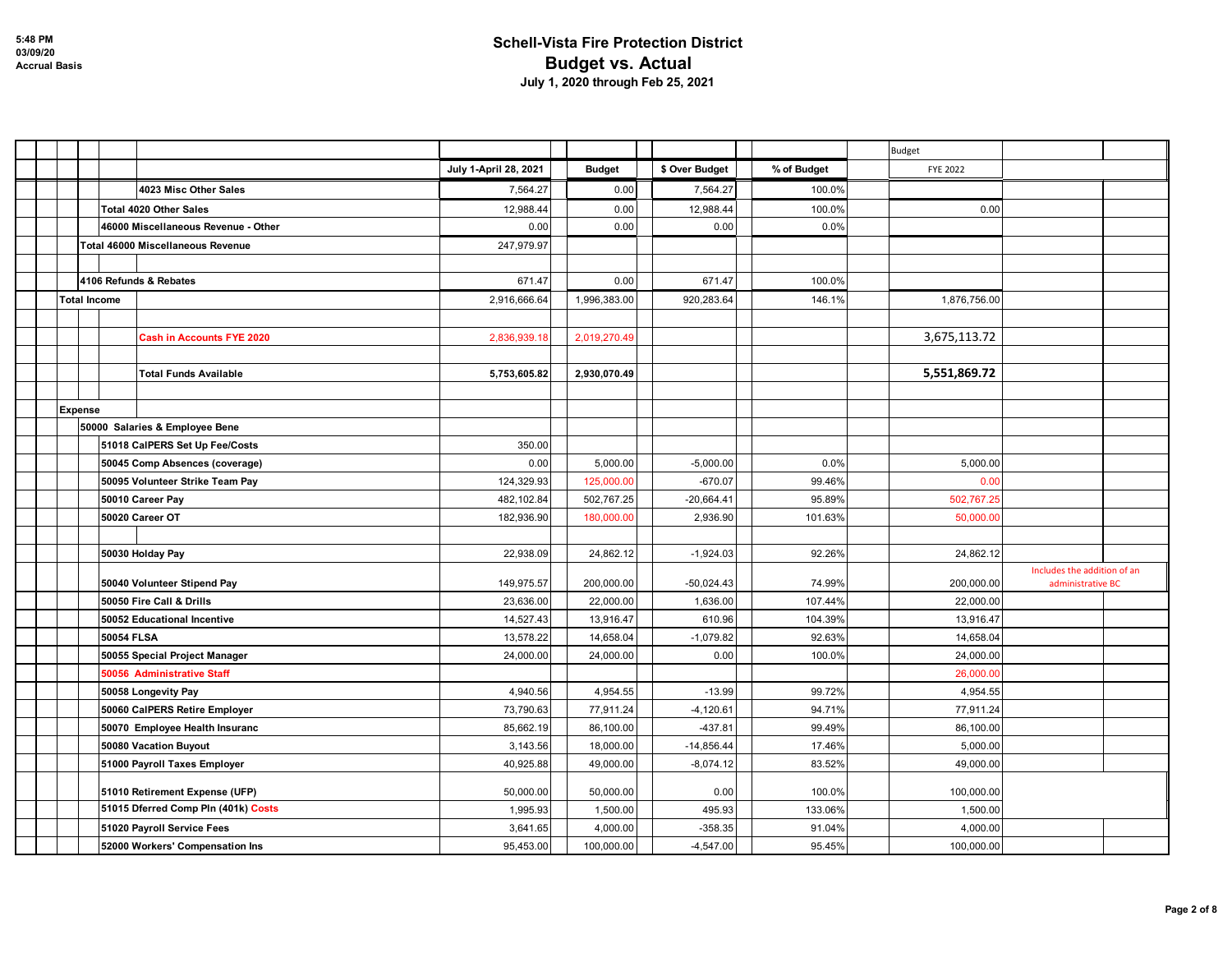|                                        |                       |               |                |             | Budget                                       |  |
|----------------------------------------|-----------------------|---------------|----------------|-------------|----------------------------------------------|--|
|                                        | July 1-April 28, 2021 | <b>Budget</b> | \$ Over Budget | % of Budget | <b>FYE 2022</b>                              |  |
| 50000 Salaries & Employee Bene - Other | $-4,048.00$           | 0.00          | $-4,048.00$    | 100.0%      | 0.00                                         |  |
| Total 50000 Salaries & Employee Bene   | 1,393,880.38          | 1,503,669.67  | -109,789.29    | 92.7%       | 1,311,669.67                                 |  |
| 60000 Services & Supplies              |                       |               |                |             |                                              |  |
| 60090 Grant Costs                      | 0.00                  | 30,000.00     | $-30,000.00$   | 0.0%        | 30,000.00                                    |  |
| 61310 Travel/Parking                   | 18.00                 | 0.00          | 18.00          | 100.0%      | 0.00                                         |  |
| 60050 Safety Gear (Wildland&Uni        | 17,679.99             | 33,000.00     | $-15,320.01$   | 53.58%      | 35,000.00 Need additional turnouts           |  |
| 60070 Fire Equipment & Supplies        | 17,336.71             | 18,000.00     | $-663.29$      | 96.32%      | 25,000.00 Includes Hose upgrades/Nozzles etc |  |
|                                        |                       |               |                |             |                                              |  |
| 60080 Fire Equipment Testing           | 10,498.10             | 8,000.00      | 2,498.10       | 131.23%     | 9,000.00                                     |  |
| 60100 Communications                   | 14,048.50             | 12,000.00     | 2,048.50       | 117.07%     | 17,900.00                                    |  |
| 60200 Household Contracts              | 8,109.73              | 10,000.00     | $-1,890.27$    | 81.1%       | 10,000.00                                    |  |
| 60300 Insurances                       |                       |               |                |             |                                              |  |
| 60355 EAP Insurance                    | 0.00                  | 3,000.00      |                |             | 3,000.00                                     |  |
| 60360 Erisa Bond                       | 0.00                  | 100.00        | $-100.00$      | 0.0%        | 100.00                                       |  |
| 60310 Insurance - Accident/Sick        | 8,146.00              | 9,000.00      | $-854.00$      | 90.51%      | 9,000.00                                     |  |
| 60350 Insurance- Liability             | 34,063.00             | 35,000.00     | $-937.00$      | 97.32%      | 35,000.00                                    |  |
| Total 60300 Insurances                 | 42,209.00             | 47,100.00     | $-4,891.00$    | 89.62%      | 47,100.00                                    |  |
| 60400 Maintenance - Equipment          |                       |               |                |             |                                              |  |
| 60418 Maint 3861                       | 6,515.83              |               |                |             |                                              |  |
| 60446 Maint C3800 13Chevy 1500         | 100.00                | 0.00          | 100.00         | 100.0%      | 0.00                                         |  |
| 60482 Maint BC38 20 Chevy 2500         | 292.87                | 0.00          | 292.87         | 100.0%      | 0.00 Remove                                  |  |
| 60480 Maint 3821 PU 06 Ford 250        | 1,173.82              | 0.00          | 1,173.82       | 100.0%      | 0.00                                         |  |
| 60488 New BC Pick Up                   |                       |               |                |             |                                              |  |
| 60423 Maiint 3873                      | 0.00                  | 0.00          | 0.00           | 0.0%        | 0.00 no longer in service Remove             |  |
| 60410 Maint 3821                       | 0.00                  | 0.00          | 0.00           | 0.0%        | 0.00 duplicate                               |  |
| 60415 Maint 3837                       | 16,277.59             | 0.00          | 16,277.59      | 100.0%      | 0.00                                         |  |
| 60420 Maint 3871                       | 17,076.05             | 0.00          | 17,076.05      | 100.0%      | 0.00                                         |  |
| 60425 Maint 3874                       | 20,428.83             | 0.00          | 20,428.83      | 100.0%      | 0.00                                         |  |
| 60430 Maint 3881                       | 4,959.76              | 0.00          | 4,959.76       | 100.0%      | 0.00                                         |  |
| 60435 Maint 3882                       | 10,030.42             | 0.00          | 10,030.42      | 100.0%      | 0.00                                         |  |
| 60440 Maint 3895                       | 1,586.04              | 0.00          | 1,586.04       | 100.0%      | 0.00                                         |  |
| 60445 Maint 3841 13 Chevy 2500         | 944.50                | 0.00          | 944.50         | 100.0%      | 0.00                                         |  |
| 60450 Maint 3899                       | 724.44                | 0.00          | 724.44         | 100.0%      | 0.00                                         |  |
| 604553861                              |                       |               |                |             | Remove                                       |  |
| 60475 Maintenance - Other Equip        | 10,196.62             | 0.00          | 10,196.62      | 100.0%      | 0.00                                         |  |
| 60400 Maintenance - Equipment - Other  | 0.00                  | 60,000.00     | $-60,000.00$   | 0.0%        | 60,000.00                                    |  |
| Total 60400 Maintenance - Equipment    | 90,306.77             | 60,000.00     | 30,306.77      | 150.51%     | 60,000.00                                    |  |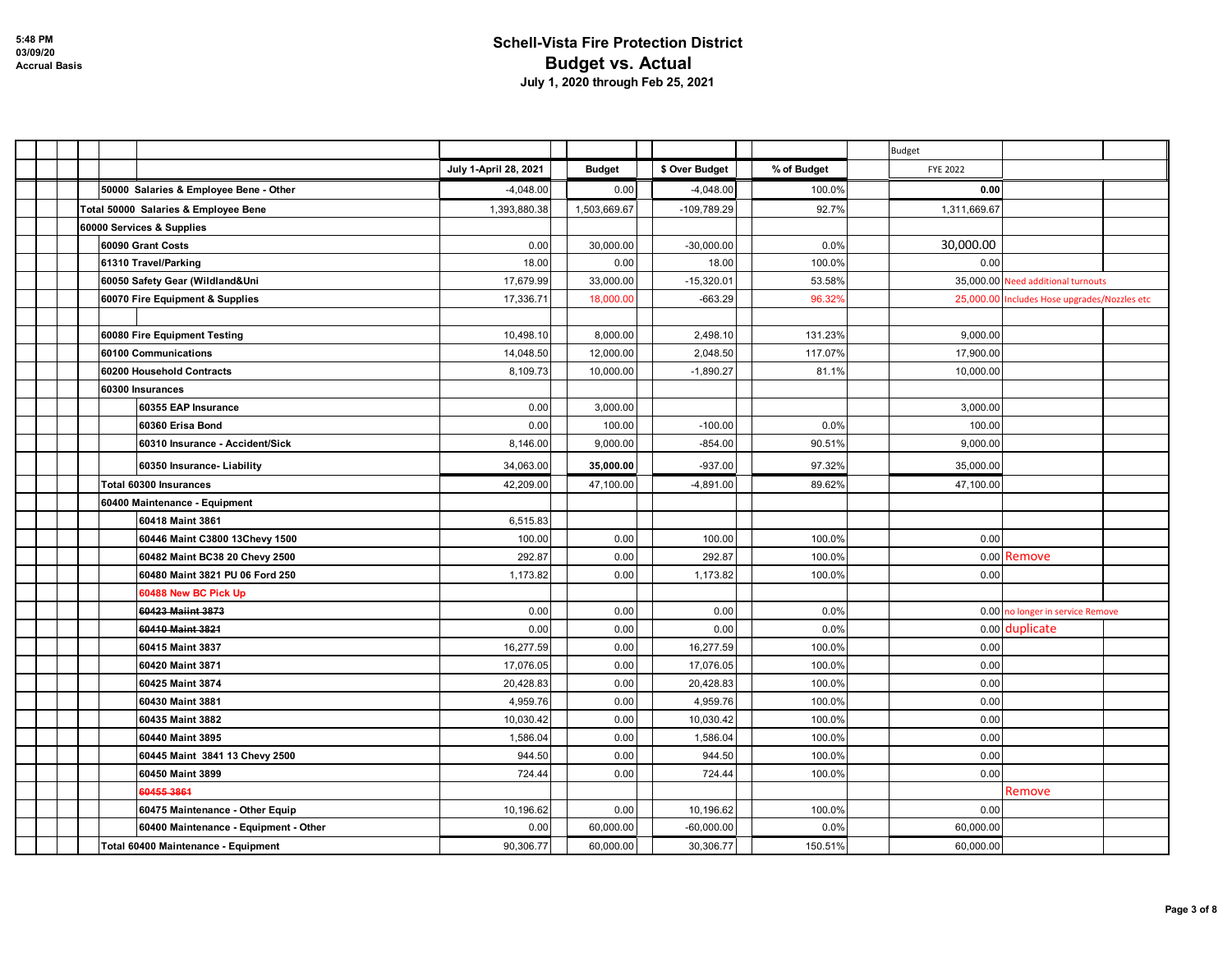|                                         |                       |               |                |             | <b>Budget</b>   |                       |
|-----------------------------------------|-----------------------|---------------|----------------|-------------|-----------------|-----------------------|
|                                         | July 1-April 28, 2021 | <b>Budget</b> | \$ Over Budget | % of Budget | <b>FYE 2022</b> |                       |
| 60600 Maintenance Building              |                       |               |                |             |                 |                       |
| 60620 Maint Residence                   | 0.00                  | 1,000.00      | $-1,000.00$    | 0.0%        | 1,000.00        |                       |
| 60610 Maint Bldg Station 1              | 22,012.77             | 29,000.00     | $-6,987.23$    | 75.91%      | 29,000.00       |                       |
| 60650 Maint Bldg Station 2              | 1,088.69              | 7,000.00      | $-5,911.31$    | 15.55%      | 7,000.00        |                       |
| Total 60600 Maintenance Building        | 23,101.46             | 37,000.00     | $-13.898.54$   | 62.44%      | 37,000.00       |                       |
| 60675 Medical Supplies                  | 3,501.03              | 6,000.00      | $-2,498.97$    | 58.35%      | 6,000.00        |                       |
| 60680 Memberships/Occupational Tracking | 2,736.42              | 2,700.00      | 36.42          | 101.35%     | 3,450.00        |                       |
| 60685 Association Meeting Costs         | 400.00                | 1,000.00      | $-600.00$      | 40.0%       | 1,000.00        |                       |
| 60700 Office Supplies                   | 2,346.64              | 5,000.00      | $-2,653.36$    | 46.93%      | 5,000.00        |                       |
| 60750 Office Equip & Software           |                       |               |                |             |                 |                       |
| 60755 Office Software Labor             | 274.79                | 2,000.00      | $-1,725.21$    | 13.74%      | 2,000.00        |                       |
| 60750 Office Equip & Software - Other   | 13,566.41             | 12,000.00     | 1,566.41       | 113.05%     | 12,000.00       |                       |
| Total 60750 Office Equip & Software     | 13,841.20             | 14,000.00     | $-158.80$      | 98.87%      | 14,000.00       |                       |
| 60775 Postage & Freight                 | 1.371.75              | 1.500.00      | $-128.25$      | 91.45%      | 1.500.00        |                       |
| 60780 Food                              | 529.07                | 3,000.00      | $-2,470.93$    | 17.64%      | 3,000.00        |                       |
| 60790 Public/Student Education          | 5,302.10              | 6,000.00      | $-697.90$      | 88.37%      | 6,000.00        |                       |
| 60800 Professional Services             |                       |               |                |             |                 |                       |
| 60860 Fuel Tank Engeering               |                       |               |                |             |                 |                       |
| 60860 Fire Fighting Assistance          | 1,139.55              | 2,000.00      | $-860.45$      | 56.98%      | 2,000.00        |                       |
| 60805 Prof Serv-Website/Network         | 11,436.63             | 6,000.00      | 5,436.63       | 190.61%     | 12,000.00       |                       |
| 60810 Prof Services - Accountin         | 18,075.72             | 30,000.00     | $-11,924.28$   | 60.25%      |                 | 0.00 moved to payroll |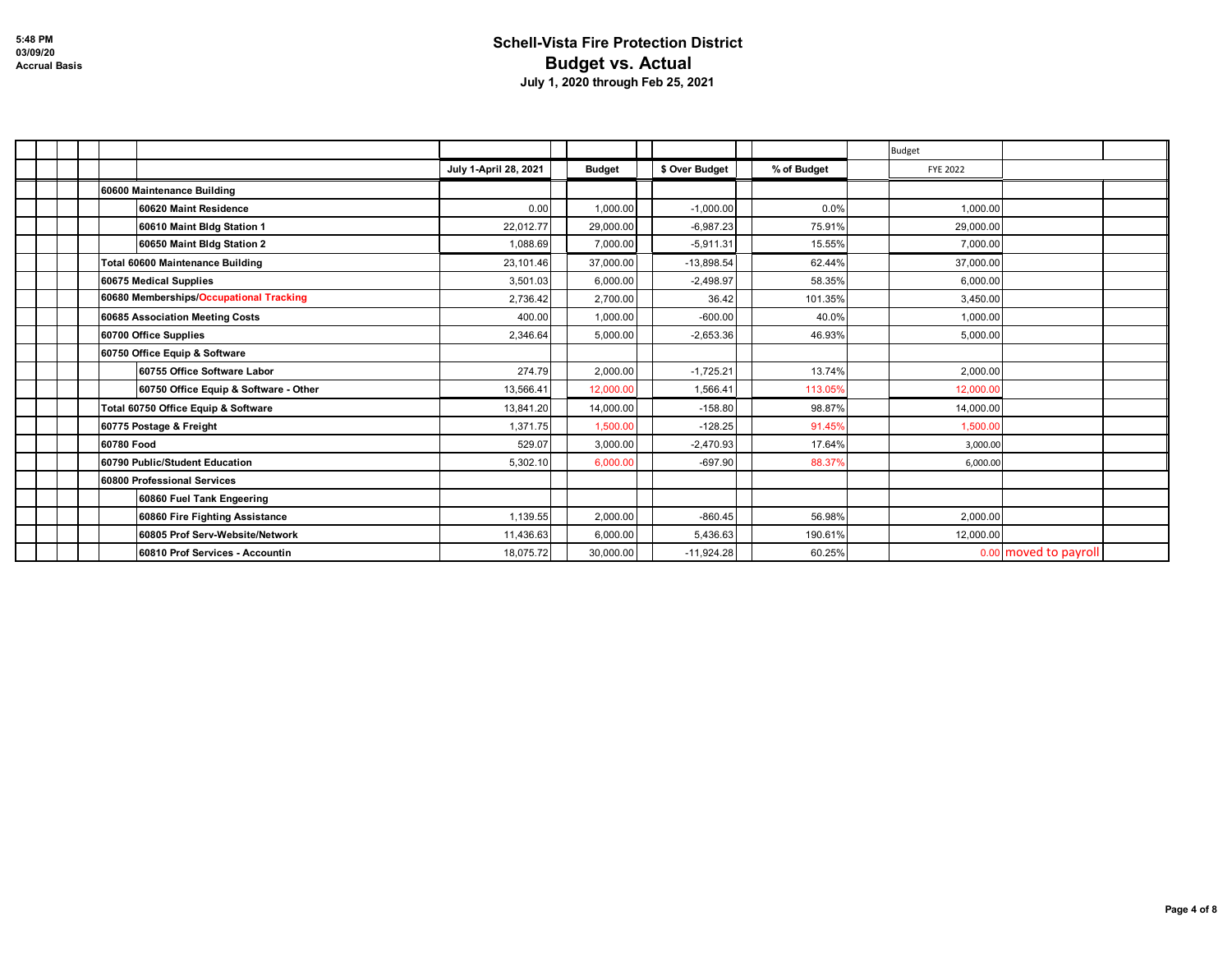|  |                                                       |                       |                      |                            |                  | Budget               |                                         |                                                               |
|--|-------------------------------------------------------|-----------------------|----------------------|----------------------------|------------------|----------------------|-----------------------------------------|---------------------------------------------------------------|
|  |                                                       | July 1-April 28, 2021 | <b>Budget</b>        | \$ Over Budget             | % of Budget      | <b>FYE 2022</b>      |                                         |                                                               |
|  | 60820 Prof Services - Auditor                         | 11,000.00             | 12,000.00            | $-1,000.00$                | 91.67%           | 12,000.00            |                                         |                                                               |
|  | 60830 Prof Services - Legal                           | 0.00                  | 9,000.00             | $-9,000.00$                | 0.0%             | 9,000.00             |                                         |                                                               |
|  | 60840 Prof Services - Consultin                       | 7,738.75              | 10,000.00            | $-2,261.25$                | 77.39%           | 10,000.00            |                                         |                                                               |
|  | 60850 Prof Services-Tax Measur                        | 9,248.22              | 10,000.00            | $-751.78$                  | 92.48%           | 10,000.00            |                                         |                                                               |
|  | 60900 County Service/Prevention                       | 0.00                  | 10,000.00            | $-10,000.00$               | 0.0%             | 10,000.00            |                                         |                                                               |
|  | <b>Total 60800 Professional Services</b>              | 58,638.87             | 89,000.00            | $-30,361.13$               | 65.89%           | 65,000.00            |                                         |                                                               |
|  | 60920 LAFCO - Yearly Fee                              | 1,856.00              | 2,000.00             | $-144.00$                  | 92.8%            | 2,000.00             |                                         |                                                               |
|  | 61000 Bank Fees                                       | 82.95                 | 100.00               | $-17.05$                   | 82.95%           | 100.00               |                                         |                                                               |
|  |                                                       |                       |                      |                            |                  |                      |                                         |                                                               |
|  |                                                       |                       |                      |                            |                  |                      | 2020-2021 Add 9,000<br>for training and | equest to<br>add \$15 @ 50<br>people<br>\$750.00 for<br>Smoke |
|  |                                                       |                       |                      |                            |                  |                      | staffing software                       | exposure                                                      |
|  | 61020 Internet Based Program                          | 5,395.15              | 6,500.00             | $-1,104.85$                | 83.0%            | 17,062.00            | (Vector Solutions)                      | reporting.                                                    |
|  | 61050 Medical Exams                                   | 368.35<br>1,782.00    | 1,500.00<br>4,000.00 | $-1,131.65$<br>$-2,218.00$ | 24.56%<br>44.55% | 1,500.00<br>1,000.00 |                                         |                                                               |
|  | 61060 Hiring Costs<br>61080 Publications/Legal Notice | 453.00                | 700.00               | $-247.00$                  | 64.71%           | 700.00               |                                         |                                                               |
|  | 61090 Equipment Rentals/Lease                         | 2,480.32              | 4,000.00             | $-1,519.68$                | 62.01%           | 4,000.00             |                                         |                                                               |
|  | 61100 Tractor Lease                                   | 0.00                  | 6,000.00             | $-6,000.00$                | 0.0%             |                      | 0.00 Paid off                           |                                                               |
|  | 61150 Small Tools/Instruments                         | 0.00                  | 600.00               | $-600.00$                  | 0.0%             | 600.00               |                                         |                                                               |
|  | 61200 Training                                        | 2,833.28              | 10,000.00            | $-7,166.72$                | 28.33%           | 10,000.00            |                                         |                                                               |
|  | 61300 Fuel/Oil                                        | 14,433.33             | 15,000.00            | $-566.67$                  | 96.22%           | 15,000.00            |                                         |                                                               |
|  | 61350 Strike Team Expenses                            | 5,335.91              | 5,500.00             | $-164.09$                  | 97.02%           | 0.00                 |                                         |                                                               |
|  | 61400 Utilities/Garbage                               |                       |                      |                            |                  |                      |                                         |                                                               |
|  | 61410 Utilities Station 1                             | 21,658.30             | 19,000.00            | 2,658.30                   | 113.99%          | 20,000.00            |                                         |                                                               |
|  | 61420 Utilities Station 2                             | 1,765.38              | 1,500.00             | 265.38                     | 117.69%          | 1,800.00             |                                         |                                                               |
|  | 61430 Garbage Station 1                               | 5,319.12              | 5,500.00             | $-180.88$                  | 96.71%           | 5,500.00             |                                         |                                                               |
|  | 61440 Garbage Station 2                               | 591.24                | 600.00               | $-8.76$                    | 98.54%           | 600.00               |                                         |                                                               |
|  | Total 61400 Utilities/Garbage                         | 29,334.04             | 26,600.00            | 2,734.04                   | 110.28%          | 27,900.00            |                                         |                                                               |
|  | Total 60000 Services & Supplies                       | 376,329.67            | 465,800.00           | $-89,470.33$               | 80.79%           | 455,812.00           |                                         |                                                               |
|  |                                                       |                       |                      |                            |                  |                      |                                         |                                                               |
|  |                                                       |                       |                      |                            |                  |                      |                                         |                                                               |
|  | 70000 Capital Outlay                                  |                       |                      |                            |                  |                      |                                         |                                                               |
|  | 70005 Monument Sign Station 1                         | 24,892.08             | 25,000.00            | $-107.92$                  | 99.57%           |                      |                                         |                                                               |
|  | <b>Upgrade Station 2 Bathroom</b>                     | 6,699.87              | 5,000.00             | 1,699.87                   | 134.0%           |                      |                                         |                                                               |
|  | 70030 Fuel Tank Addition                              | 2,000.00              |                      |                            |                  | 30,000.00            | To include engineering, permit          |                                                               |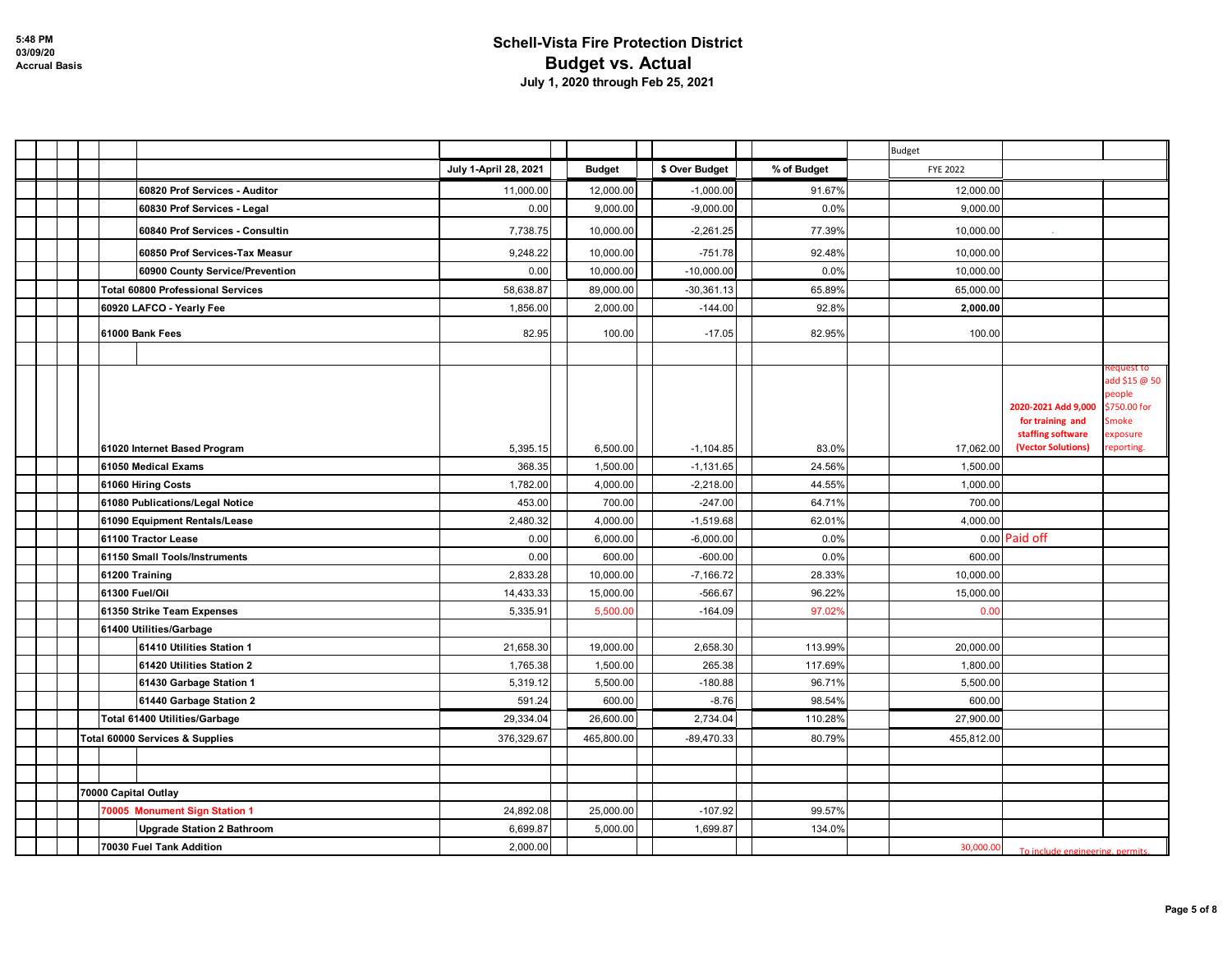|                                        |                       |               |                |             | <b>Budget</b>   |                                     |
|----------------------------------------|-----------------------|---------------|----------------|-------------|-----------------|-------------------------------------|
|                                        | July 1-April 28, 2021 | <b>Budget</b> | \$ Over Budget | % of Budget | <b>FYE 2022</b> |                                     |
| 70025 SCBA Bottles                     | 247,360.13            | 310,000.00    | $-62,639.87$   | 79.79%      |                 | ، مت<br>inspections, & Construction |
| 70053 Phone System/Comm Systems        | 43,439.45             | 50,000.00     | $-6,560.55$    | 86.88%      |                 |                                     |
| <b>Protective Gear</b>                 |                       |               |                |             | 20,000.00       |                                     |
| <b>Fire fighting Equipment Nozzels</b> |                       |               |                |             | 10,000.00       |                                     |
| <b>Rope Rescue Equipment</b>           |                       |               |                |             | 3,000.00        |                                     |
| 70040 Portable Apparatus Radios        | 969.49                | 0.00          | 969.49         | 100.0%      | 0.00            |                                     |
| <b>Station 1 Painting</b>              |                       |               |                |             | 10,000.00       |                                     |
| <b>Drinking Fountain in Hallway</b>    |                       |               |                |             | 3,800.00        |                                     |
| Total 70000 Capital Outlay             | 325,361.02            | 390,000.00    | $-64,638.98$   | 83.43%      | 76,800.00       |                                     |
| <b>Total Expense</b>                   | 2,095,571.07          | 2,359,469.67  | $-263,898.60$  | 88.82%      | 1,844,281.67    |                                     |
|                                        |                       |               |                |             |                 |                                     |
|                                        |                       |               |                |             |                 |                                     |
|                                        |                       |               |                |             |                 |                                     |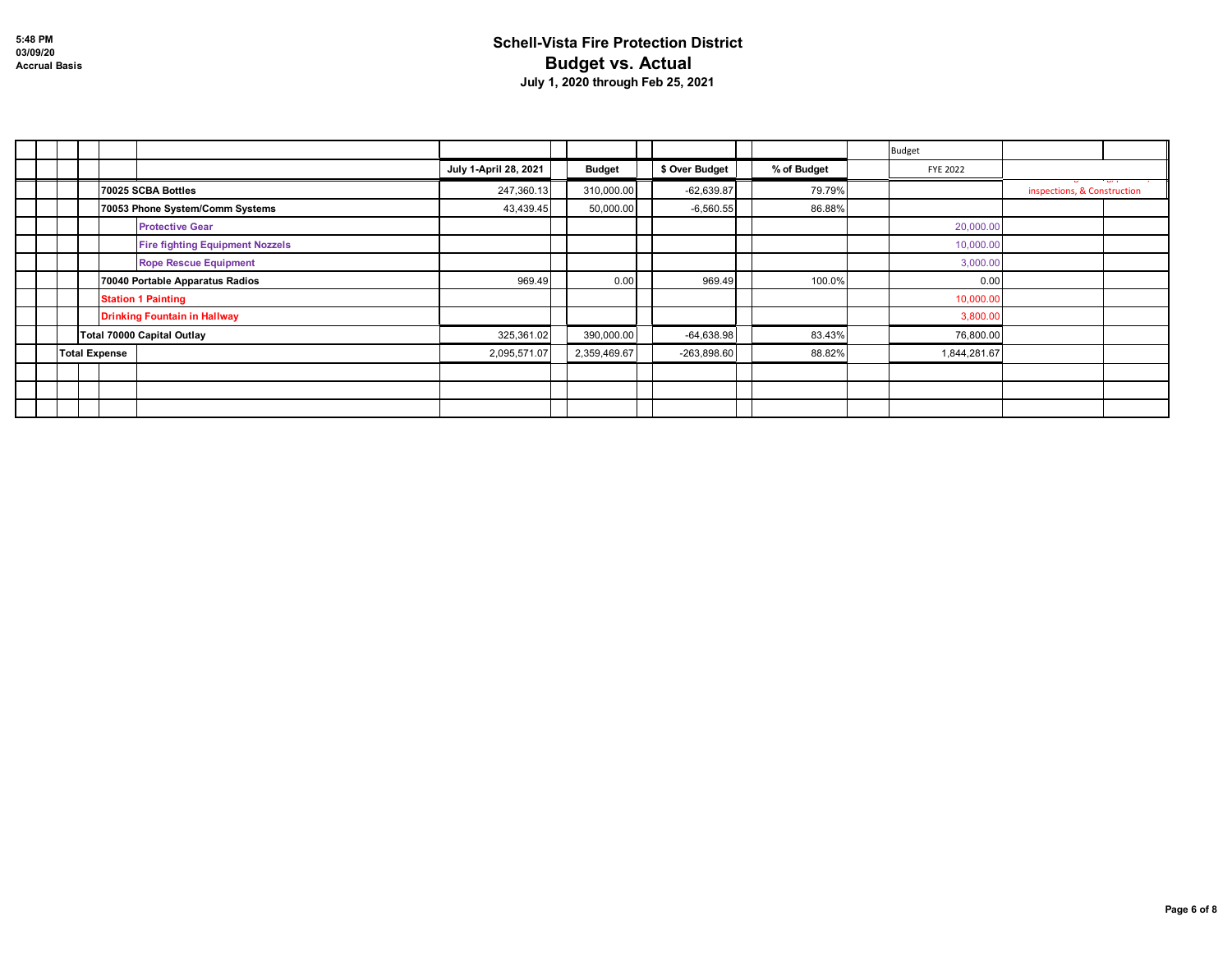|  |                            |                                       |                       |               |                 |                           | Budget          |  |
|--|----------------------------|---------------------------------------|-----------------------|---------------|-----------------|---------------------------|-----------------|--|
|  |                            |                                       | July 1-April 28, 2021 | <b>Budget</b> | \$ Over Budget  | % of Budget               | <b>FYE 2022</b> |  |
|  | <b>Other Expense</b>       |                                       |                       |               |                 |                           |                 |  |
|  |                            | 90000 Assigned/Unassigned Fund        |                       |               |                 |                           |                 |  |
|  |                            | 91000 Unassigned Fund Balance         | 0.00                  | 710,954.51    | $-710,954.51$   | 0.0%                      | 1,434,588.05    |  |
|  |                            | 90015 Assign App Replace Plan         | 0.00                  | 700,000.00    | $-700,000.00$   | 0.0%                      | 1,000,000.00    |  |
|  |                            | <b>Equipment Replacement</b>          | 0.00                  | 78,000.00     | $-78,000.00$    | 0.0%                      | 78,000.00       |  |
|  |                            | <b>Debit Sinking Fund</b>             | 0.00                  | 50,000.00     | $-50,000.00$    | 0.0%                      | 50,000.00       |  |
|  |                            | <b>Compensated absences</b>           | 0.00                  | 50,000.00     | $-50,000.00$    | 0.0%                      | 50,000.00       |  |
|  |                            | <b>Facilities Capital Improvement</b> | 0.00                  | 300,000.00    | $-300,000.00$   | 0.0%                      | 300,000.00      |  |
|  |                            | <b>EMS Capital Equipment</b>          | 0.00                  | 75,000.00     | $-75,000.00$    | 0.0%                      | 75,000.00       |  |
|  |                            | <b>Computer/office Equipment</b>      | 0.00                  | 50,000.00     | $-50,000.00$    | 0.0%                      | 50,000.00       |  |
|  |                            | <b>Protective Equipment</b>           | 0.00                  | 90,000.00     | $-90,000.00$    | 0.0%                      | 150,000.00      |  |
|  |                            | <b>Information Technology</b>         | 0.00                  | 50,000.00     | $-50,000.00$    | 0.0%                      | 50,000.00       |  |
|  |                            | <b>Retire Unfunded Liability</b>      | 0.00                  | 220,000.00    | $-220,000.00$   | 0.0%                      | 350,000.00      |  |
|  | Plymovent                  |                                       | 0.00                  | 100,000.00    | $-100,000.00$   | 0.0%                      | 120,000.00      |  |
|  |                            | Total 90000 Assigned/Unassigned Fund  | 0.00                  | 2,473,954.51  | $-2,473,954.51$ | 0.0%                      | 3,707,588.05    |  |
|  | <b>Total Other Expense</b> |                                       | 0.00                  | 2,473,954.51  | $-2,473,954.51$ | 0.0%                      | 3,707,588.05    |  |
|  |                            |                                       |                       |               |                 |                           |                 |  |
|  | <b>Total Expense</b>       |                                       |                       |               |                 |                           | 5,551,869.72    |  |
|  |                            |                                       |                       |               |                 |                           |                 |  |
|  |                            |                                       |                       |               |                 |                           |                 |  |
|  | <b>Budget Balance</b>      |                                       |                       |               |                 |                           | 0.00            |  |
|  |                            |                                       |                       |               |                 |                           |                 |  |
|  |                            |                                       |                       |               |                 |                           |                 |  |
|  |                            |                                       |                       |               |                 |                           |                 |  |
|  |                            |                                       |                       |               |                 | June 30 2021              |                 |  |
|  |                            |                                       |                       |               |                 |                           |                 |  |
|  |                            |                                       |                       |               |                 | Exch Bank Payroll         | 91,966.35       |  |
|  |                            | <b>Estimated Income</b>               | 1,876,756.00          |               |                 | Exch Bank Money Market    | 2,986,428.26    |  |
|  |                            | <b>Operational Expenses</b>           | 1,767,481.67          |               |                 | <b>Exch Bank Checking</b> | 558,297.89      |  |
|  |                            | Over under estimated Tax income       | 109,274.33            |               |                 | West Amer Payroll         | 38,421.22       |  |
|  |                            |                                       |                       |               |                 | Total                     | 3,675,113.72    |  |
|  |                            |                                       |                       |               |                 |                           |                 |  |
|  |                            |                                       |                       |               |                 |                           |                 |  |
|  |                            | <b>Carryover funds</b>                | 3,675,113.72          |               |                 |                           |                 |  |
|  |                            | <b>Capital Outlays</b>                | 76,800.00             |               |                 |                           |                 |  |
|  |                            | <b>Future Expenses</b>                | 2,273,000.00          |               |                 |                           |                 |  |
|  |                            |                                       |                       |               |                 |                           |                 |  |